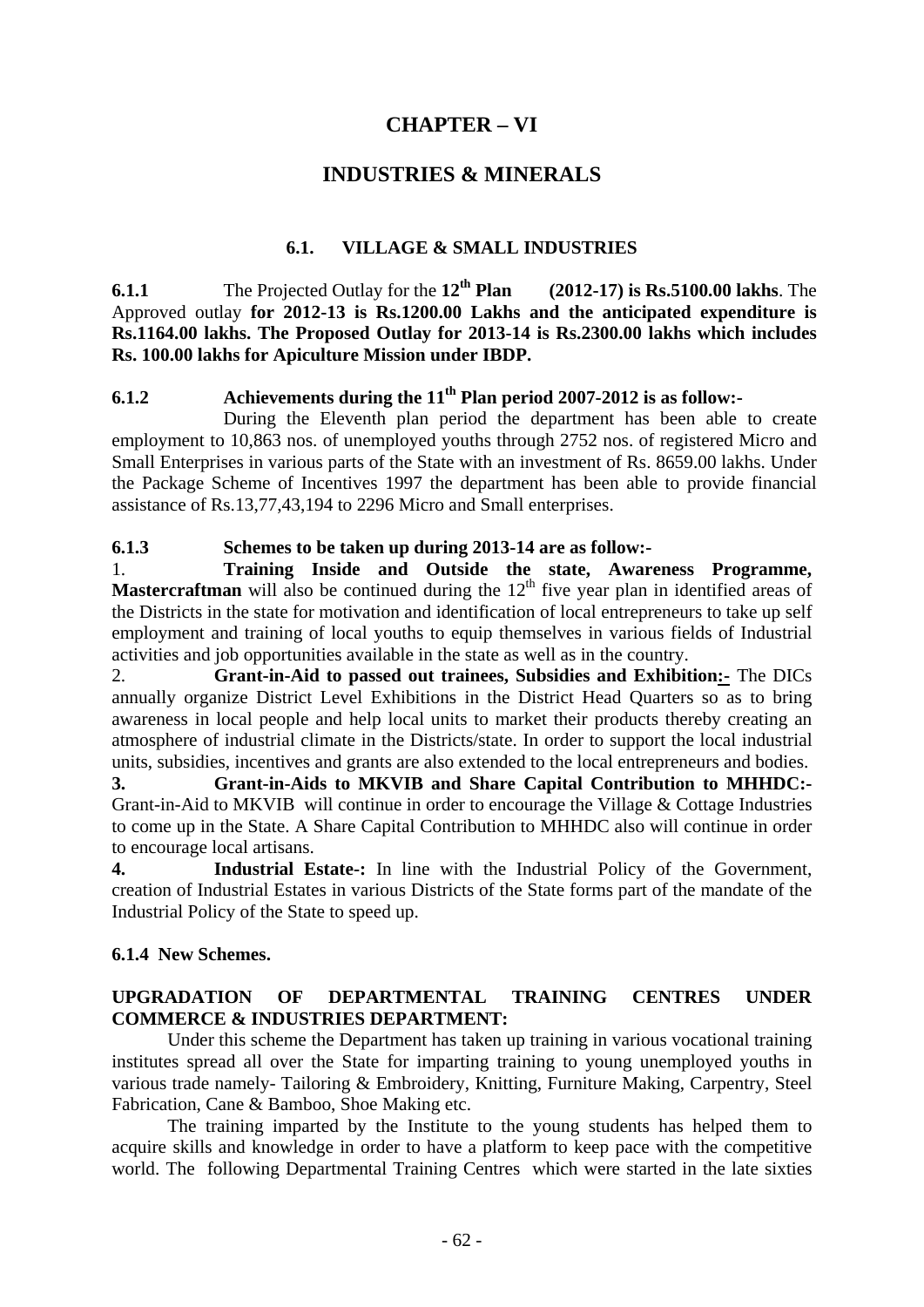require to be upgraded and modernized in terms of infrastructure, Plant and Machineries and Skill upgradation :-

- 1. Knitting, Tailoring and Embroidery Training Centre, Nongrim Hills
- 2. Furniture Making Institute, Nongrim Hills, Shillong
- 3. Leather and Shoe Making Institute, Nongrim Hills, Shillong
- 4. Knitting, Tailoring and Embroidery Training Centre, Assanang, West Garo Hills, Tura.
- 5. Carpentry and Steel Fabrication Cherangre, Tura
- 6. Upgradation/Modernisation of Saw Mill cum Mechanised Carpentry Workshop, Umsning.

#### **CAPACITY BUILDING:**

In addition to its Primary objective for development of Micro, Small & Medium enterprise. The Department has also taken the initiative to develop its own functionaries for strengthening the DCIC's and to play more proactive role in advocacy and capacity building keeping in view of the changing Scenario in Micro, Small, Medium & Large Industries to keep paces with the rest of the country. It is therefore proposed that capacity Building for all its Functionaries and Officers including IPOs is needed to be trained in different Institute like National Institute of Micro, Small & Medium Enterprise Development (NIMSMED), Hyderabad, National Institute for Entrepreneurship & Small Business Development (NIESBD), Noida, Indian Institute of Management (IIM), Shillong, Institute of Entrepreneurship, Ahmedabad, Indian Institute of Entrepreneurship, Guwahati. Fund has also been provided for Skill upgradation and Enterprise Promotion to Women and the Youth.

#### **Promoting Bee Keeping (Apiculture) in the state :**

In order to revitalize the Bee keeping Industries in the state which is one of the income generation activities and employment opportunities for the unemployed youth, the department is planning to set up a Bee Keeping processing units and quality control and Test cum Training Centre to help the farmers and to train themselves in the trade and market their products at a competitive price.

|                  | 14 are shown in the Table below:-   |                                                                 |                                                                                 |                                                                   |                                                   |                          |                                               |         |
|------------------|-------------------------------------|-----------------------------------------------------------------|---------------------------------------------------------------------------------|-------------------------------------------------------------------|---------------------------------------------------|--------------------------|-----------------------------------------------|---------|
|                  |                                     |                                                                 |                                                                                 |                                                                   |                                                   |                          | (Rs. in Lakhs)                                |         |
| SI.<br>No.       | <b>Name of Schemes</b>              | $\overline{XI^{th}}$ Plan<br>$(2007-12)$<br>Projected<br>Outlay | $\overline{XI^{th}}$ Plan<br>$(2007-12)$<br><b>Actual</b><br><b>Expenditure</b> | <b>Annual Plan</b><br>$(2011-12)$<br>Actual<br><b>Expenditure</b> | $12th$ Plan<br>$(2012-17)$<br>Projected<br>Outlay | Annual Plan 2012-13      | <b>Tentative</b><br><b>Budgeted</b><br>Outlay |         |
|                  |                                     |                                                                 |                                                                                 |                                                                   |                                                   | Outlay                   | Anticipated<br><b>Expenditure</b>             | 2013-14 |
| 1.               | <b>Head Quarter</b><br>Organisation | 100.00                                                          | 114.68                                                                          | 40.52                                                             |                                                   | $\blacksquare$           |                                               |         |
| $\overline{2}$ . | District<br>Organisation            | 35.00                                                           | 30.70                                                                           | 15.94                                                             |                                                   | -                        |                                               |         |
| 3.               | DIC                                 | 1500.00                                                         | 1604.49                                                                         | 440.01                                                            |                                                   |                          | $\blacksquare$                                |         |
| 4.               | <b>Industrial Estate</b>            | 60.00                                                           | 41.02                                                                           | 11.37                                                             |                                                   | $\blacksquare$           | $\blacksquare$                                |         |
| 5.               | <b>MPSW</b>                         | 35.00                                                           | 32.15                                                                           | 8.70                                                              |                                                   | $\blacksquare$           | $\blacksquare$                                |         |
| 6.               | <b>TKE</b>                          | 35.00                                                           | 49.47                                                                           | 11.34                                                             |                                                   | $\overline{\phantom{0}}$ |                                               |         |
| 7.               | <b>KTC</b>                          | 35.00                                                           | 35.57                                                                           | 8.37                                                              |                                                   | $\overline{\phantom{0}}$ |                                               |         |

# **6.1.5 The Projected Outlays and expenditure for the Eleventh Plan, Projected Outlay for the Twelfth Plan (2012-17) and Tentative Outlay for the Annual Plan 2013-**

8. Training inside and 50.00 118.18 69.99 137.00 25.00 25.00 130.00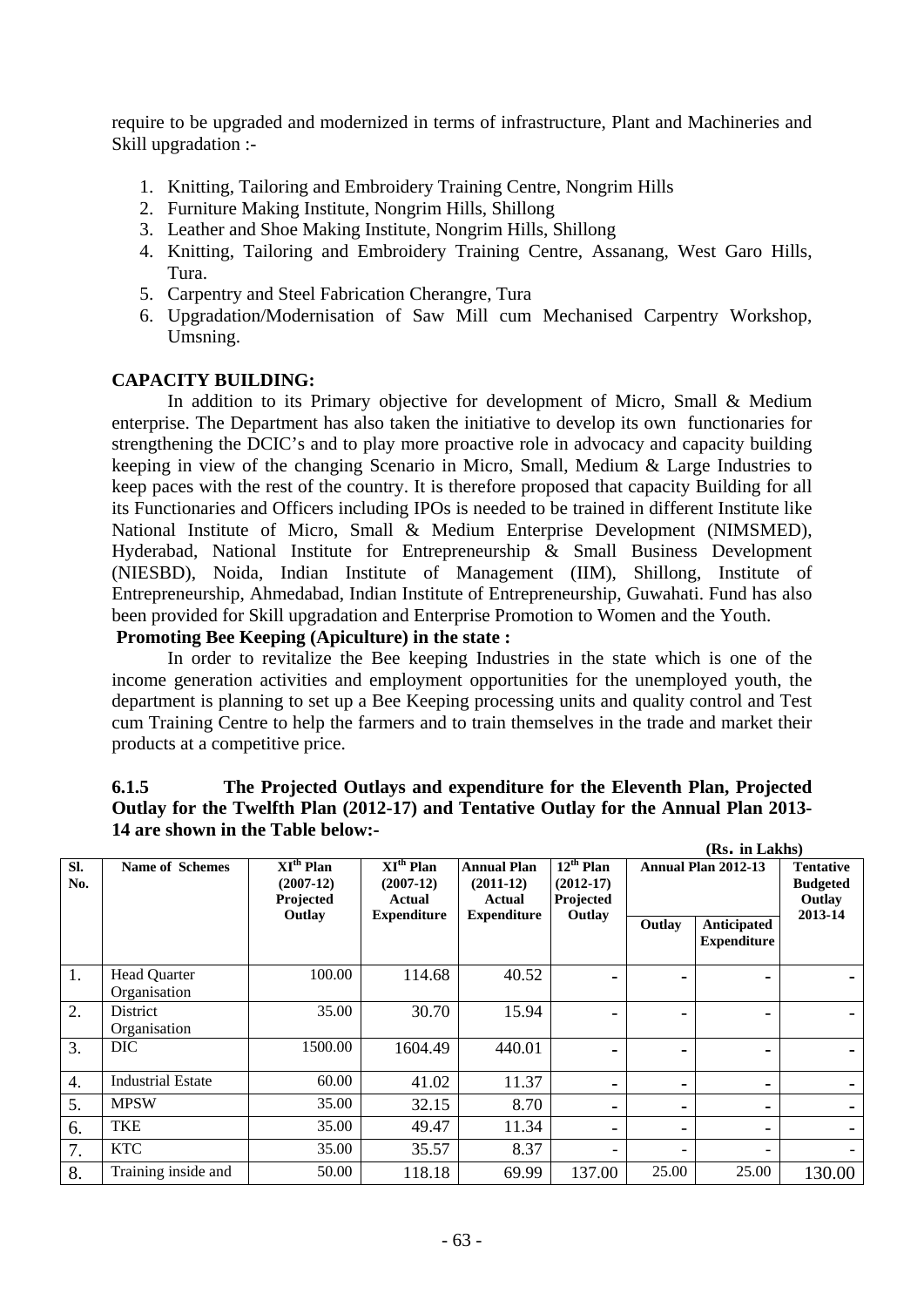|     | outside                                                                                     |         |         |                |         |         |         |         |
|-----|---------------------------------------------------------------------------------------------|---------|---------|----------------|---------|---------|---------|---------|
| 9.  | Awareness<br>Programme                                                                      | 50.00   | 34.72   | 10.00          | 89.00   | 16.00   | 16.00   | 20.00   |
| 10. | Mastercraftsman<br>training                                                                 | 50.00   | 69.18   | 21.54          | 135.00  | 25.00   | 25.00   | 30.00   |
| 11. | Exhibition                                                                                  | 60.00   | 48.35   | 13.00          | 131.00  | 24.00   | 24.00   | 30.00   |
| 12. | Grants in aid                                                                               | 70.00   | 53.40   | 12.00          | 87.00   | 15.00   | 15.00   | 20.00   |
| 13. | <b>MHHDC</b>                                                                                | 500.00  | 149.00  | 40.00          | 232.00  | 45.00   | 45.00   | 50.00   |
| 14. | <b>MKVIB</b>                                                                                | 600.00  | 526.5   | 177.46         | 925.00  | 180.00  | 180.00  | 200.00  |
| 15. | <b>Industrial Estate</b><br>Works                                                           | 1670.00 | 29.80   | 10.00          | 171.00  | 100.00  | 100.00  | 50.00   |
| 16. | Joint Director of<br>Industries                                                             | 50.00   | 50.65   | 12.44          |         |         |         |         |
| 17. | <b>Bee Keeping</b>                                                                          |         | -       | $\blacksquare$ | 164.00  | 30.00   | 30.00   | 50.00   |
| 18. | <b>Upgradation</b> of<br>training Centre                                                    |         | ÷       | $\blacksquare$ | 1300.00 | 365.00  | 329.00  | 500.00  |
| 19. | <b>Capacity Building</b><br>for functionaries of<br>Officers including<br>training for IPOs |         | ۰       | $\blacksquare$ | 67.00   | 10.00   | 10.00   | 70.00   |
| 20. | Handicrafts<br>Promotion                                                                    |         | ۰       | $\blacksquare$ | 342.00  | 65.00   | 65.00   | 50.00   |
| 21. | <b>Apiculture Mission</b><br>under IBDP                                                     |         | ۰       | $\blacksquare$ | 1320.00 | 300.00  | 300.00  | 100.00  |
| 22. | <b>Training Programme</b><br>for Skill for Women<br>& Youth                                 |         |         |                |         |         |         | 500.00  |
| 23. | Enterprise<br>Promotion for<br>Women & Youth                                                |         |         |                |         |         |         | 500.00  |
|     | Total: V&SI                                                                                 | 4900.00 | 2987.86 | 902.68         | 5100.00 | 1200.00 | 1164.00 | 2300.00 |

## **6.2 SERICULTURE AND WEAVING**

**6.2.1** The **Projected Outlay** for the  $12^{th}$  **Plan** (2012-2017) is **Rs.13000.00 lakhs.** The **Approved Outlay** of **Rs 2375.00 Lakhs** during 2012-13 which include an amount of **Rs.1225.00 lakhs** of **SCA** for **Package scheme** is anticipated to be utilized in full**.** The **Proposed Outlay** for the **Annual Plan 2013-14** is **Rs. 1500.00 lakhs** which includes **Rs.100.00** for Sericulture Mission under **IBDP** and **Rs.500.00 lakhs** for schemes under **SCA, SPA** etc**.** 

## **6.2.2** Achievement during the 11<sup>th</sup> Plan

#### **Sericulture Sector**

 The area expansion of host plantations was 1706 acres under the *mulberry* sector, 7372 acres under the *eri* sectorand 1,381 acres in the *muga* sector.

Raw silk production was 6.59 MT of mulberry, 1,556 MT of *eri* and 31.59 MT of *muga.* Under capacity building of progressive sericulture farmers, 16,308 reelers and spinners were trained by the Department during the  $11<sup>th</sup>$  Plan.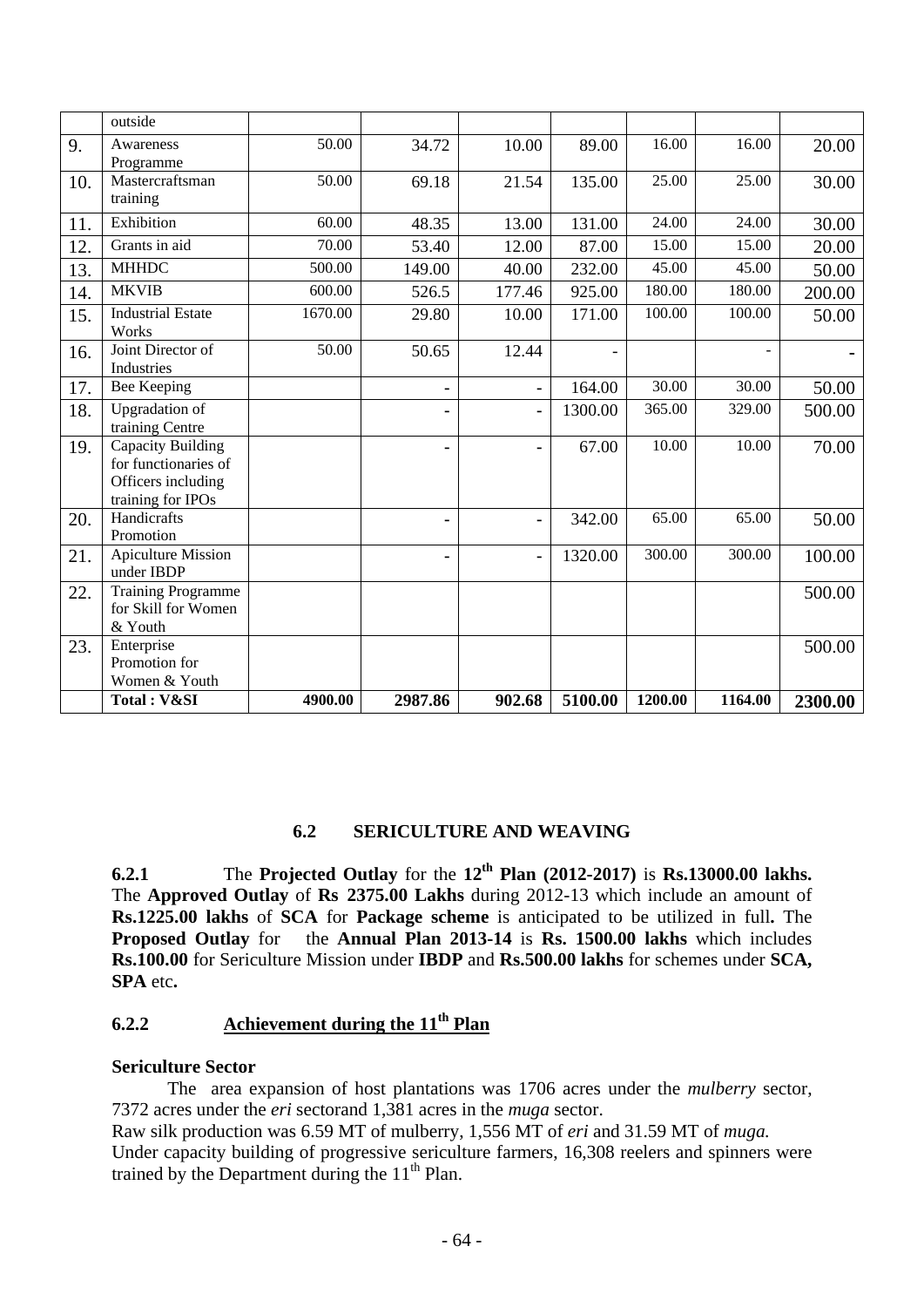The SPA (Special Plan Assistance) had assisted in infrastructural support like construction of *eri & muga* grainages for meeting the demand of quality seeds for the sericulture farmers.

#### **Handloom sector**:

 Popularization of silk weaving on priority basis had been given importance by upgrading the skill of the progressive weavers. The establishment of the Handloom Yarn Depot had made the yarn readily available at the doorstep of the weavers. Physical achievements shown below:

- i) 8 (eight) handloom clusters established in the State under IHDS (Integrated Handloom Development Scheme) consisting 3,087 weavers. These weavers were also trained in skill up-gradation, dyeing and designing through the intervention of qualified Master Weavers and 8 (eight) Textile Designers.
- ii) 2,940 weavers of cotton and other fibre weavers were trained in silk weaving.
- iii) 1,000 weavers have undergone in-house training on dobby and jacquard machines.
- iv) Provision was made for employment of 90 trained Handloom Certificate Course holders on contractual basis.
- v) The weavers of the State produced 631.79 lakh square metres of handloom fabrics of various types during the  $11<sup>th</sup>$  Plan.

 The SPA (Special Plan Assistance) had assisted in infrastructural support like construction of workshops and common facility centres for provision of pre-loom, on-loom and post-loom facilities to the weavers.

#### **6.2.3 Achievement during the Annual Plan (2012-13)**

 Under Sericulture Sector, the production of raw silk was 2.254 MT of mulberry, 238.33 MT of *eri* and 3.33 MT of *muga..* With regard to Post Graduate Diploma in Sericulture the achievement was 10 in numbers.

 The SPA (Special Plan Assistance) had assisted in infrastructural support like construction of *eri & muga* grainages for meeting the demand of quality seeds for the sericulture farmers.

 Under Handloom Sector, the weavers of the State produced 103.03 lakh square metres of handloom fabrics of various types during the Annual Plan 2012-13.

#### **6.2.4 The Programmes for development of the sector for 2013-14 are given below:-**

 Sericulture and Handloom Weaving are the two important rural cottage based Industries in the State.

## **SERICULTURE :**

The rearing of Eri & Muga Silkworm is traditional in the State where the skill is readily available, emphasis will be given during the Annual Plan 2012-13 for development of this sector by utilizing the available local resources.

 In respect of Eri there is a seed requirement of 77.00 lacs disease free layings (dfls) per annum and the annual production is 7.70 lacs kg, Ri-Bhoi District is one of the areas that produce maximum of Eri silk where maximum self employment can be generated in rural areas.

In case of Muga, the annual requirement of diseases free layings (dfls) is 7.00 lacs nos. whereas the production capacity is around 1 lac (dfls), Garo Hills District is one of the district that has the potential to meet the supply and demand gap by involving rural Seri cultural farmers in the State.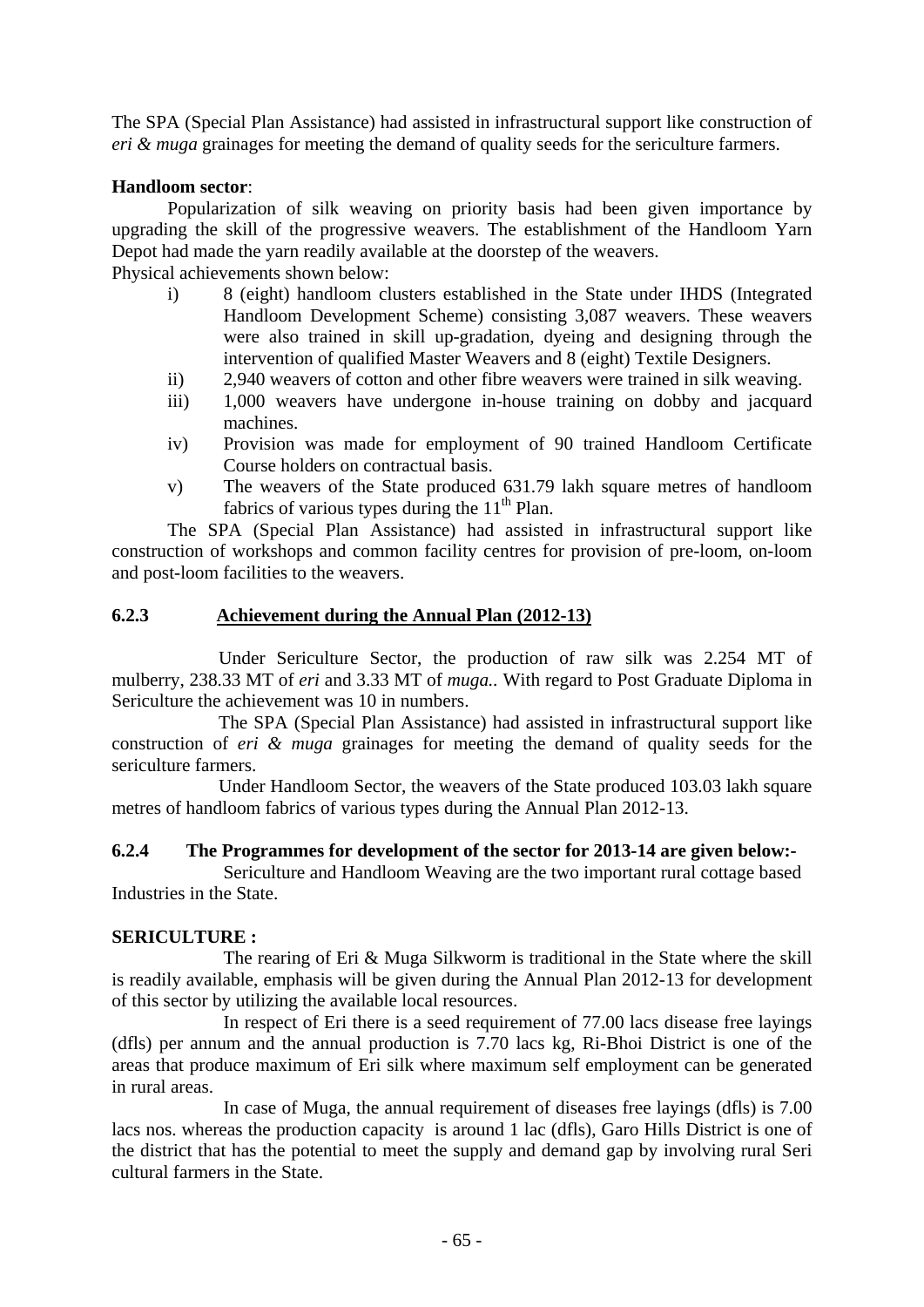Besides the above, Value addition of Eri & Muga Cocoon into Silk yarn at the private level is the need of the hour.

## **HANDLOOM :**

Handloom Weaving is also a traditional Industry in the State. There are around 30,000 skilled weavers who can produce hand woven handloom fabric in the State.

With design and Marketing intervention, weaving of traditional textiles could become a profitable source of non-farm rural employment for women. Here too the Govt. has a role to play in ensuring that weavers have access to modern, improved looms and accessories, improved techniques for indigenous and natural dyes, design inputs from designers perhaps from professional institutions and so on.

The agro climatic conditions of the State are ideal and conducive for development of Eri, Muga and Mulberry Silk. Taking into consideration the production of Silk yarn in the State, the Handloom sector can be boosted up in sufficient production of silk fabrics.

 For Silk production Meghalaya has the ideal environment for the development of a high-quality silk industry. This is possible if there are appropriate interventions in all stages of production and marketing. For a start, plantation areas for silkworm food plants need to be expanded in either the community lands or within individual holdings, and the Govt. has to provide the necessary support in the form of good quality silkworm seeds, and promulgation of scientific methods of silkworm rearing. At present the silkworm farms are inadequately equipped, poorly maintained, with ageing technology. Finally, the marketing of the produce requires market infrastructure (there is an absence of organized markets), enhancing managerial skills and technical know-how, and other inputs to ensure that producers receive a fair price for their produce.

In the above backdrop, the Annual Plan 2013-14 is focused in popularizing the silk weaving in the State.

Considering the potential and prospect of Handloom Weaving Industry flourished in the State about 500 silk weavers is given emphasis in the State by shifting the synthetic weavers to silk weavers. Looms used by the weavers are fly shuttle frame loom, loin loom with productivity of 1.75 sq. mtrs. against 5.00 sq. mtrs of National average. Using cotton and acrylic, the production are mainly local dress materials bed sheet, bags, gomocha, lungi and stole.

Inspite of mass rural employment opportunities of the sector, the industry suffers uneconomic working conditions for want of regular supply of yarn of different count and dyed yarn at the reasonable prices, lack of credit facilities and proper marketing support, besides facilities of pre-loom and post-loom are lacking and latest design development for product diversification is far from the reach of the weavers. Therefore in order to achieve the objective the Department proposed the requirement as follows:

- 1. Adoption of Model handloom villages for generation of income from sale of fabrics including modernisation of looms
- 2. Tapping of unorganized weavers into a handloom mainstream for self employment.
- 3. Establishment of Powerloom Training Centre.
- 4. Support to pass out Silk weavers and Expert weavers for product diversifications.
- 5. Rejuvenation of the Departmental Existing Production. Centres.
- 6. Innovation Research & Development Support.
- 7. Entrepreneurship Development of handloom for educated unemployed youth.
- 8. Weavers Credit card
- 9. Market development (Exhibition, Nation, International, Fairs, IIFT, etc.)
- 10. Capacity building for Handloom Weavers.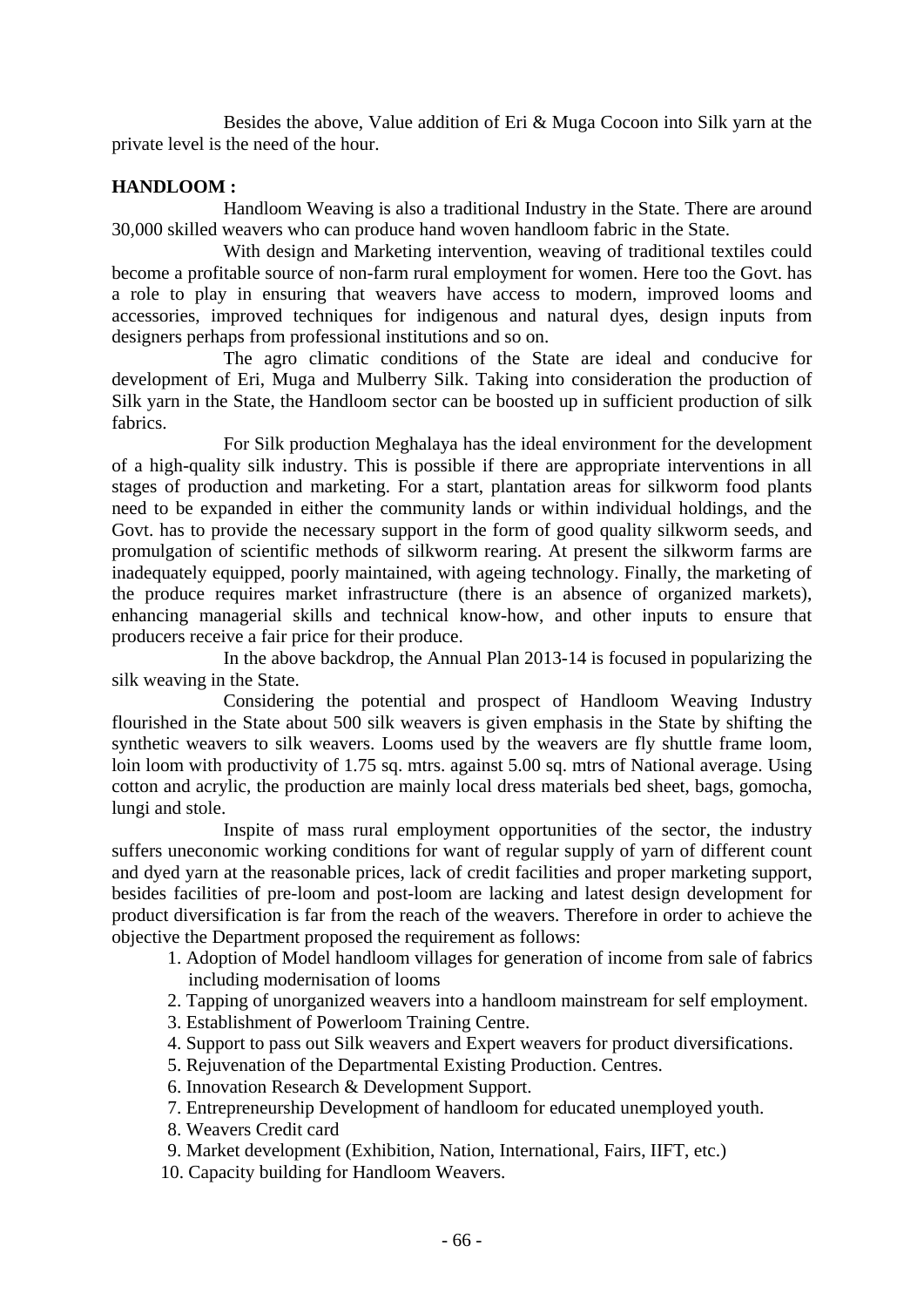**6.2.5 Centrally Sponsored Scheme**:- For implementation of the Catalytic Development Scheme of the Central Silk Board, an amount of Rs.800.00 lakhs is proposed for 2013-14.

Under Handloom Sector, the Scheme on "Integrated Handloom Development Scheme" is proposed to be implemented in the State for which an amount of Rs.350.00 Lakhs is proposed for 2013-14

. **6.2.6 The Projected Outlays and expenditure for the Eleventh Plan, Projected Outlay for the Twelfth Plan (2012-17) and Tentative Outlay for the Annual Plan 2013- 14 are briefly shown in the Table below:-** 

|                       |                    |                                                              |                                      |                              |                                            | (Rs.in Lakhs)           |                                          |                                                |  |
|-----------------------|--------------------|--------------------------------------------------------------|--------------------------------------|------------------------------|--------------------------------------------|-------------------------|------------------------------------------|------------------------------------------------|--|
| SI.<br>N <sub>0</sub> | <b>Schemes</b>     | $\overline{11}^{\text{th}}$ Plan<br>$(2007-12)$<br>Projected | $11th$ Plan<br>$(2007-12)$<br>Actual | Annual<br>Plan<br>2011-12    | $12^{th}$ Plan<br>$(2012-17)$<br>Projected | Annual Plan 2012-13     |                                          | <b>Tentative</b><br><b>Budgetted</b><br>Outlay |  |
|                       |                    | Outlay                                                       | <b>Expenditure</b>                   | Actual<br><b>Expenditure</b> | Outlay                                     | <b>Agreed</b><br>outlay | <b>Anticipated</b><br><b>Expenditure</b> | 2013-14                                        |  |
| 1.                    | Sericulture        | 3628.00                                                      | 2065.68                              | 515.27                       | 6670.54                                    | 740.14                  | 740.14                                   | 567.83                                         |  |
| 2.                    | Handloom           | 2627.00                                                      | 1520.90                              | 533.53                       | 6329.46                                    | 409.86                  | 409.86                                   | 432.17                                         |  |
| 3.                    | General Scheme     | 145.00                                                       | 13.14                                | 109.22                       |                                            |                         |                                          |                                                |  |
| 4.                    | NIFT (ACA)         |                                                              | 950.40                               | 0.00                         |                                            | -                       |                                          |                                                |  |
| 5.                    | Value Chain        |                                                              | 1000.00                              | 0.00                         |                                            |                         |                                          |                                                |  |
| 6                     | Special<br>Package |                                                              |                                      |                              |                                            | 1225.00                 | 1225.00                                  | 500.00                                         |  |
|                       | <b>SCA</b>         |                                                              |                                      |                              |                                            |                         |                                          |                                                |  |
|                       | <b>Total</b>       | 6400.00                                                      | 5550.12                              | 1158.02                      | 13000.00                                   | 2375.00                 | 2375.00                                  | 1500.00                                        |  |

## **6.3 LARGE AND MEDIUM INDUSTRIES**

**6.3.1. The Approved Outlay** for **2012-13 is Rs**. **945.00 Lakhs** which include an amount of **Rs. 200.00 lakhs** of **SCA** for setting up of 2 (two) Industrial Parks and the **Anticipated Expenditure** for the year is **Rs.2075.00 lakhs.** The **Proposed Outlay** for **2013- 14** is **Rs.1000.00 Lakhs**.

**6.3.2. The Proposed Outlay for the Annual Plan 2013-14 will be spent for continuation of the following programmes :-** 

- **1. Equity participation to Meghalaya Industrial Development Corporation (M.I.D.C.) :-** The MIDC as the State Industrial Development and Financial Corporation takes part in equity participation of Industrial projects approved by the Govt., so as to ease out their cost over burden.
- **2. Equity participation to MCCL**-: Fund is proposed for up-gradation and Expansion of the existing Plant.
- **3.** Financial Operation :- Under this scheme the MIDC is assisting the entrepreneurs financially for setting up of economically viable projects by providing support assistance by way of term loan to the Industrial Units of all category. The term loan are refinanced to the Corporation by the IDBI/ SIDBI to the extent of 65% of the disbursed amount and the balance is met from MIDC's own resources.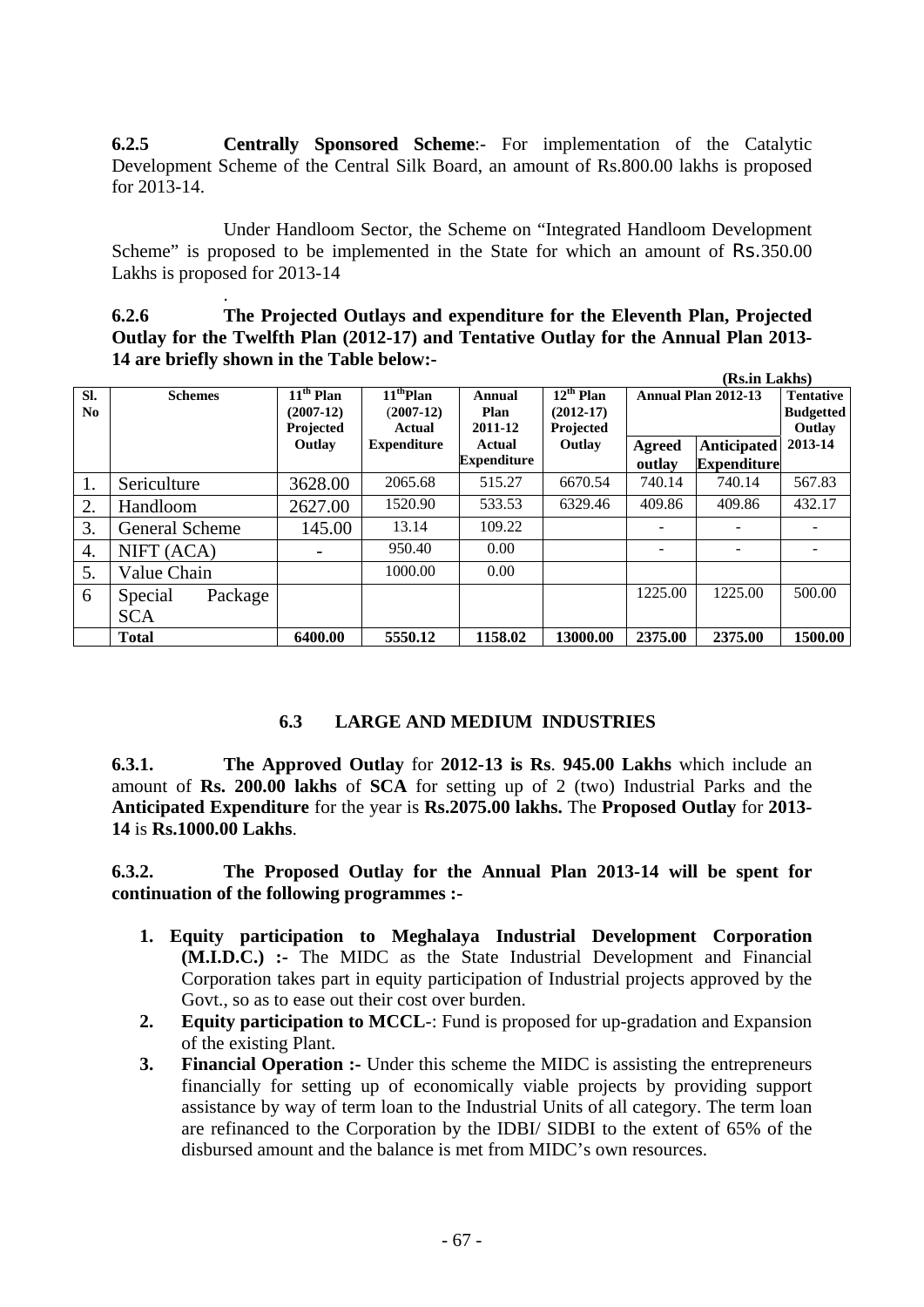- **4. Development of Industrial Areas:-** Under this scheme the MIDC is functioning as an Agency for the maintenance and repair of the Industrial areas and Estate in the State. Under the Industrial Policy on 21<sup>st</sup> December, 2012 and Govt. of India's North East Policy,2007 it is expected that there will be a substantial growth of Industries in the State. But the Industrial Areas at Umiam and Export Promotion and Industrial Park, Byrnihat have reached saturation point, therefore fund is required to acquire more land for the Industrial Park, Industrial Areas and Industrial Estate for building up of infrastructure facility.
- **5. Entrepreneur Development Programmes:-** The MIDC along with other Promotional Agencies like NEITCO, IIE, SSI, conducts Seminars, workshops in different identified areas of the State for motivation and development of local entrepreneurship and skilled man power.
- **6. Preparation of Project Feasibility Reports:-** The MIDC has been taking up identification and study of viable projects so that Industrial Development can be achieved at an accelerated rate.
- **7**. **Industrial Growth Centre:-** Under this scheme, the Govt. has approved for setting up of the Industrial Growth Centre at Mendipathar.
- **8. The Package Scheme of Incentives:-** is also being implemented to encourage the local industrial units by way of providing subsidies thereby relieving them of the financial burden to a great extent.

In addition to the above, fund is also provided for promotional activities relating to publication of booklets, pamphlets, advertisements holding of meetings and Conferences etc, development and maintenance of the E.P.I.P. at Byrnihat, construction of DCIC Office building.

## **6.3.3. New Schemes:**

- **1. New Industrial Areas:-** The department proposed acquisition of more land for setting up of additional Industrial Areas / Land and EPIP for the benefit of the prospective entrepreneurs of the state.
- **2.** Setting up of a Quality Control Laboratories in Land and Custom Stations of the state to facilitate export of the Products of the State to neighbouring Countries especially Bangladesh.

## **6.3.4 Centrally Sponsored Scheme**

**3. National Mission on Food Processing :‐** The Ministry of Food Processing has proposed a New Centrally Sponsored Scheme viz National Mission on Food Processing (NMFP).

The proposed National Mission on Food Processing (NMFP) became operational during the  $12<sup>th</sup>$  plan period starting from April 2012. The funding pattern is @ 90:10 as per usual norms of Centrally Sponsored Schemes for Northeastern region. An amount of Rs. 285.00 Lakhs has been released during 2012-13.

**6.3.5. The Projected Outlays and expenditure for the Eleventh Plan, Projected Outlay for the Twelfth Plan (2012-17) and Tentative Outlay for the Annual Plan 2013- 14 are briefly shown in the Table below:-**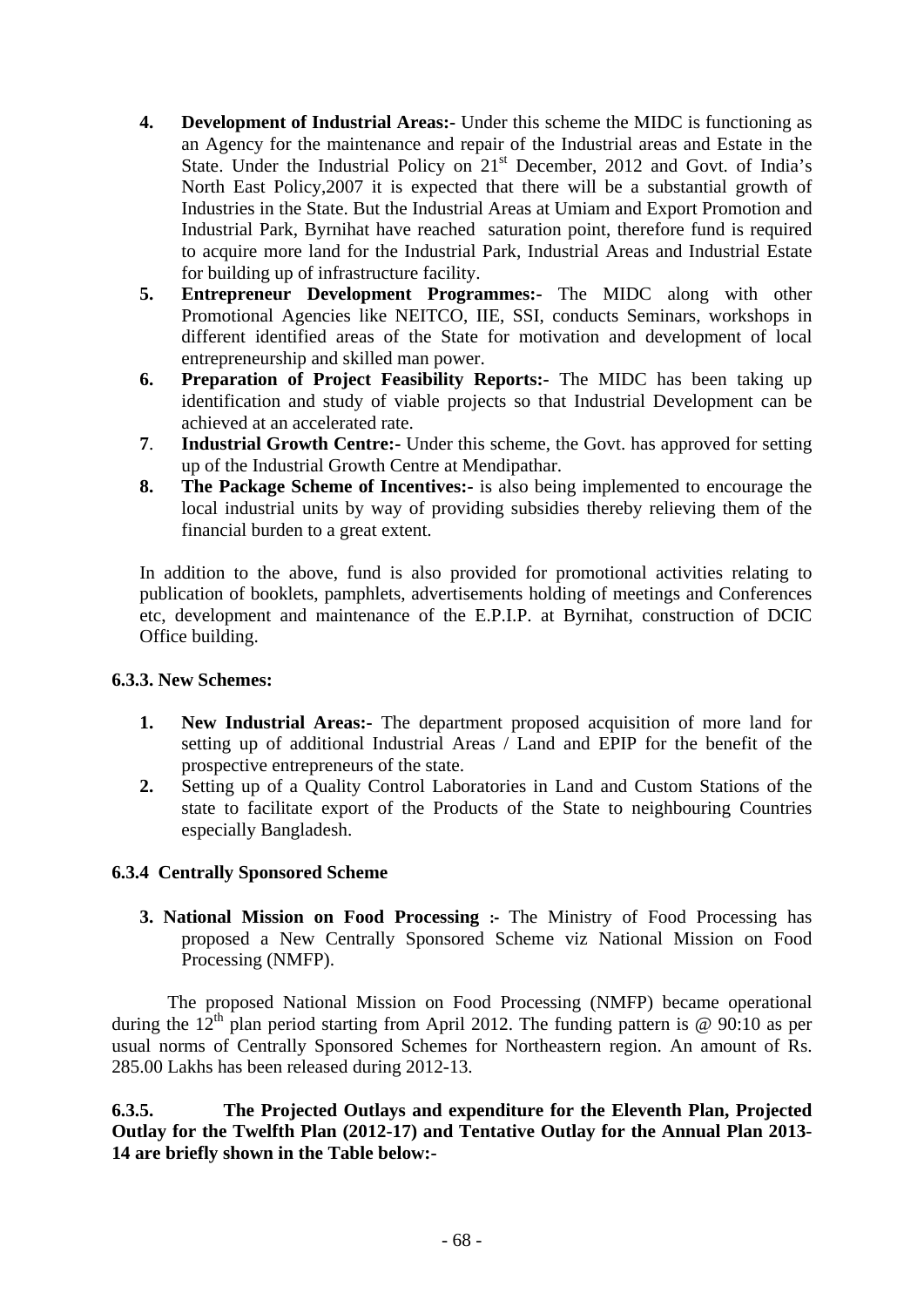|                |                                                                                         |                                         |                                                                             |                                                                      |                                                        |                              | (Rs.in Lakhs)                                 |         |
|----------------|-----------------------------------------------------------------------------------------|-----------------------------------------|-----------------------------------------------------------------------------|----------------------------------------------------------------------|--------------------------------------------------------|------------------------------|-----------------------------------------------|---------|
| SI.<br>No.     | <b>Schemes</b>                                                                          | $11th$ Plan<br>$(2007-12)$<br>Projected | 11 <sup>th</sup> Plan<br>$(2007-12)$<br><b>Actual</b><br><b>Expenditure</b> | <b>Annual Plan</b><br>2011-12<br><b>Actual</b><br><b>Expenditure</b> | $12^{th}$ Plan<br>$(2012 - 17)$<br>Projected<br>Outlay | Annual Plan 2012-13          | <b>Tentative</b><br><b>Budgeted</b><br>Outlay |         |
|                |                                                                                         | Outlay                                  |                                                                             |                                                                      |                                                        | Outlay                       | <b>Anticipated</b><br><b>Expenditure</b>      | 2013-14 |
| 1              | Equity Participation to<br>M.I.D.C.                                                     | 25.00                                   | 14.00                                                                       | 10.00                                                                | 53.00                                                  |                              |                                               | 6.00    |
| 2              | Development of Industrial<br>Areas                                                      | 3750.00                                 | 72.39                                                                       |                                                                      | 50.00                                                  |                              |                                               | 10.00   |
| 3              | <b>Financial Operation</b>                                                              | 3650.00                                 | 810.00                                                                      | 160.00                                                               | 230.00                                                 | 5.00                         | 5.00                                          | 50.00   |
| $\overline{4}$ | Entrepreneurship<br>Development Programme<br>(EDP)                                      | 30.00                                   | 10.00                                                                       | 5.00                                                                 | 44.00                                                  | 5.00                         | 5.00                                          | 6.00    |
| 5              | Man-Power Training<br>Scheme                                                            | 40.00                                   | 8.00                                                                        | 5.00                                                                 | 44.00                                                  | 5.00                         | 5.00                                          | 5.00    |
| 6              | Preparation of Project<br><b>Feasibility Reports</b>                                    | 80.00                                   | 34.00                                                                       | 10.00                                                                | 51.00                                                  |                              |                                               | 10.00   |
| 7              | <b>Industrial Growth Centre</b>                                                         | 500.00                                  | 24.37                                                                       | 15.00                                                                | 44.00                                                  | 5.00                         | 5.00                                          | 5.00    |
| 8              | Package Scheme Of<br>Incentives                                                         | 5000.00                                 | 3679.00                                                                     | 521.00                                                               | 3630.00                                                | 550.00                       | 1461.00                                       | 550.00  |
| 9              | <b>Export Promotion Industrial</b><br>Park (EPIP)                                       | 300.00                                  | 20.38                                                                       | $\blacksquare$                                                       | 44.00                                                  | 205.00                       | 205.00                                        | 5.00    |
| 10             | Publication and Publicity                                                               | 250.00                                  | 296.00                                                                      | 106.00                                                               | 430.00                                                 | 70.00                        | 70.00                                         | 60.00   |
| 11             | Equity Contribution to<br>M.C.C.L.                                                      | 1725.00                                 | 6665.37                                                                     | 1000.00                                                              | 3050.00                                                | 100.00                       | 100.00                                        | 200.00  |
| 12.            | <b>Financial Assistance</b>                                                             | $\qquad \qquad \blacksquare$            | $\overline{\phantom{a}}$                                                    | $\overline{\phantom{a}}$                                             | $\overline{\phantom{a}}$                               |                              |                                               |         |
| 13.            | New Industrial Areas                                                                    |                                         |                                                                             | $\blacksquare$                                                       | $\blacksquare$                                         |                              |                                               |         |
| 14.            | Food Park                                                                               | 50.00                                   | 15.00                                                                       | $\qquad \qquad \blacksquare$                                         |                                                        | $\qquad \qquad \blacksquare$ | $\overline{\phantom{a}}$                      |         |
| 15.            | <b>Construction of DCICs</b><br>Office Building                                         | $\overline{a}$                          | 50.00                                                                       | 50.00                                                                | 640.00                                                 |                              |                                               | 50.00   |
| 16             | Land & Custom at Khasi &<br>Garo Hills                                                  |                                         | $\overline{a}$                                                              | ÷.                                                                   | 51.00                                                  |                              |                                               |         |
| 17             | National Mission on Food<br>Processing                                                  |                                         | $\blacksquare$                                                              | ÷.                                                                   | 300.00                                                 |                              | 19.00                                         | 30.00   |
| 18             | Salary & Wages & Other<br>running expenses of<br>Subsidiary companies of<br><b>MIDC</b> |                                         | $\overline{\phantom{a}}$                                                    | ÷.                                                                   |                                                        |                              |                                               |         |
| 19             | Unsecured Loan to MCCL.                                                                 |                                         | $\Box$                                                                      | $\overline{a}$                                                       | 79.00                                                  |                              |                                               | 5.00    |
| 20.            | Acquisition of land at<br>industrial park/ Garo Hills                                   | $\blacksquare$                          | $\qquad \qquad \blacksquare$                                                | $\qquad \qquad \blacksquare$                                         | 60.00                                                  |                              |                                               | 8.00    |
| 21.            | Meghalaya Bamboo Chips.                                                                 |                                         | 13.13                                                                       | 13.13                                                                |                                                        |                              |                                               |         |
| 22.            | Training -cum<br>demonstration                                                          |                                         |                                                                             |                                                                      |                                                        |                              | 200.00                                        |         |
|                | <b>Total</b>                                                                            | 15400.00                                | 11711.64                                                                    | 1895.13                                                              | 8800.00                                                | 945.00                       | 2075.00                                       | 1000.00 |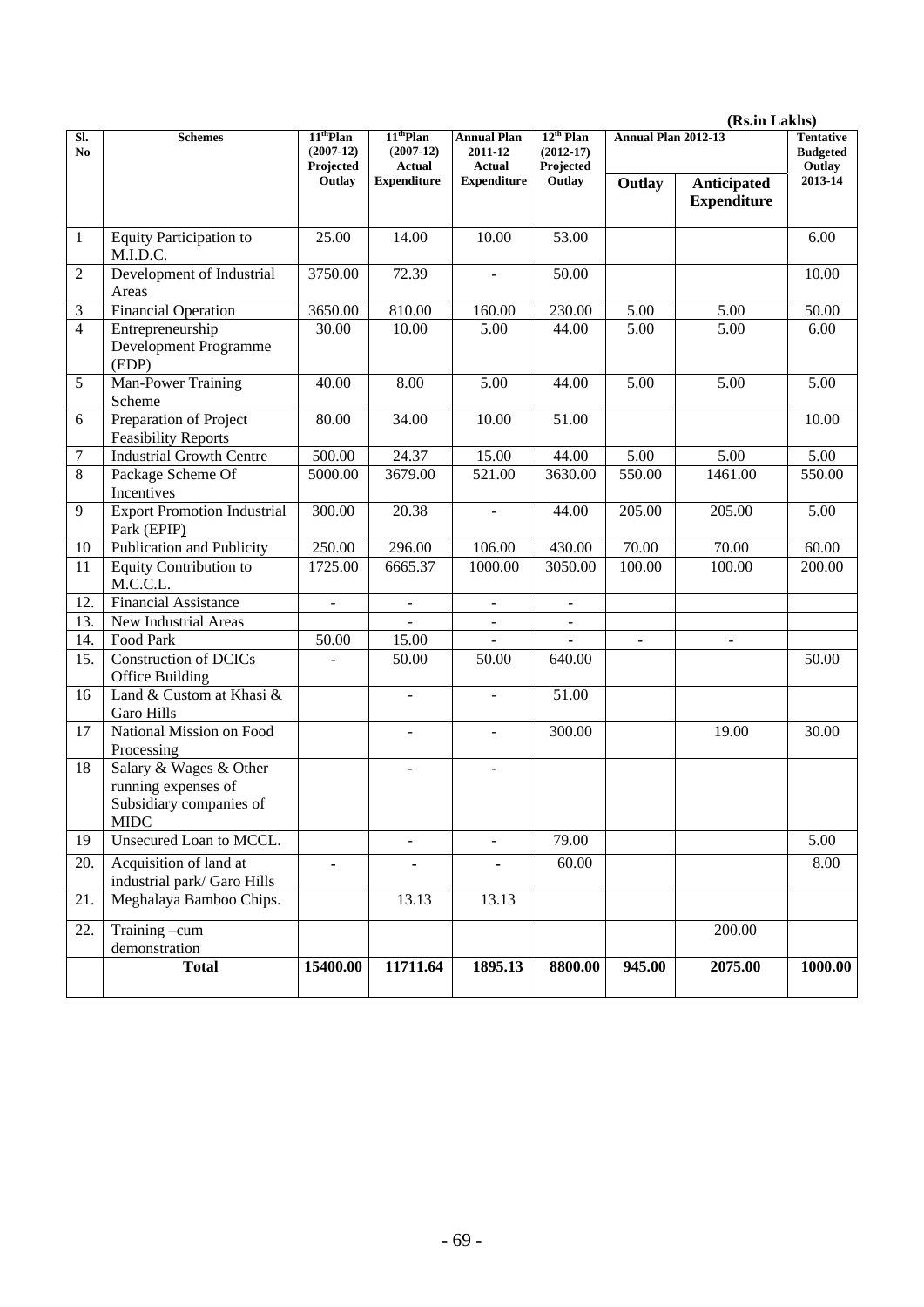#### **6.4 MINING AND GEOLOGY**

#### **6.4.1**. **The Projected Outlay for the Twelfth Plan (2012-17) is Rs 2400.00 lakhs**  and the Approved Outlay of **Rs. 350.00 lakhs** for **2012-13** is expected to be utilized in full. **The Proposed Outlay for 2013-14 is Rs. 500.00 lakhs**.

**6.4.2** The State is well-known for the existence of a number of valuable minerals like limestone, coal, clay, glass sand, kaolin, quartz, sillimanite, iron, stone and granite. While the deposits of limestone and coal have been explored extensively all over the State and sizeable reserves of these minerals have already been established, prospect of other minerals found in the State are yet to be fully ascertained. The potentiality of such deposits needs to be proved by detailed survey and drilling and preparation of geological /feasibility reports with a view to set up mineral-based industries. Such geological data have helped in the growth of several mining activities in the State. Besides exploration of mineral resources, the Directorate will continue to explore ground water potential for drinking and irrigation purposes. It will also continue geo-technical studies on landslide and stability of foundation for construction of dams and bridges. During the Twelfth Plan, more emphasis will be given for speedy evaluation of mineral deposits into proved category, for potentiality of ground water and for solving the geotechnical problems in the State.

 Mineral-based industries can be established once the potential for other deposits has been ascertained through detailed surveys and drilling, and the collation of the results in a geological or feasibility report. Such geological data have helped in the growth of several mining activities in the state.

**6.4.3 Programmes for Annual Plan 2013-14** - The on-going schemes are proposed to be continued keeping in view the national priorities such as employment generation, strengthening of infrastructure facilities, effective decentralization and resource mobilization on the following Programmes / Schemes-:

#### **1. Direction and Administration:**

 The main activities of the Directorate are inter alia, geological investigations, administration of mines and collection of revenue on major minerals. At present, the Directorate is operating  $6(six)$  nos. of units/ schemes under this head. The major divisions of works under this category include, inter alia:

- **Management of Geology & Mining Establishment at the Headquarter**
- **Administration and strengthening the Branch and Divisional Offices at**
- **Tura, Nongstoin, Jowai, and Williamnagar,**
- **Payment of Dues, Liabilities etc., to Me.S.E.B./Municipal Board.**

 Besides the on-going activities under this head, the Directorate proposes to take up the administration of minor minerals and create additional infrastructure, such as, installation of additional check gates. In accordance with NIC's recommendation of Rs.2.33 crores, phase wise computerization will continue. The State will soon adopt the draft Mineral Policy. The activities will be extensive and also regulatory in nature.

#### **2. Training ,Capacity Building, Stipends and Scholarships:**

 The Directorate is sponsoring local students by granting scholarship for prosecuting higher studies in Earth Science through this Scheme. Besides, the scheme avails training facilities to the technical in-service employees. Further, it may be stated that mining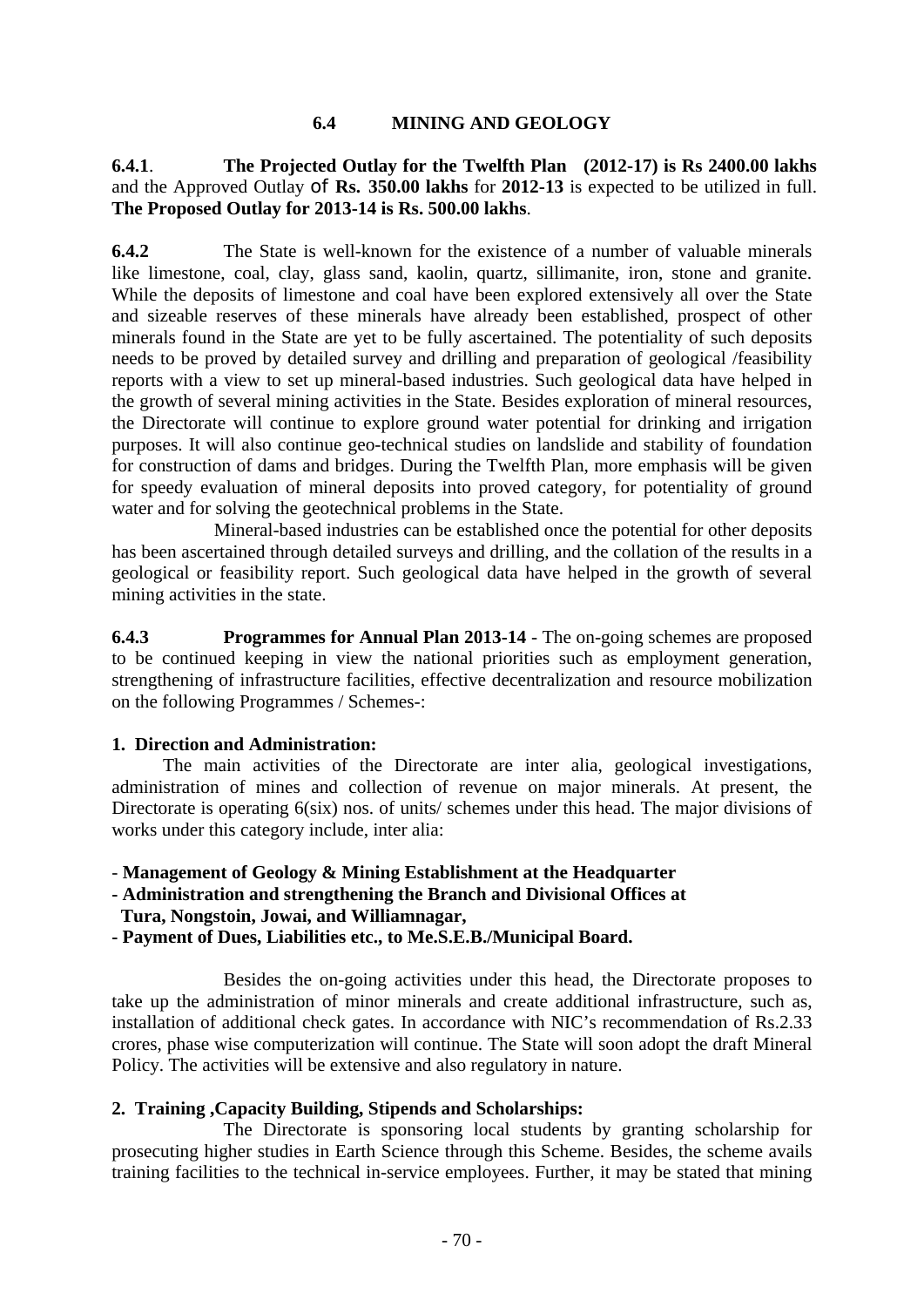of coal has been carried out extensively in the State during the last four decades by the local miners without sufficient knowledge of systematic and safe mining practices.

## **3. Research and Development:**

 Chemical analysis and petrological studies of the rocks, minerals, water samples, etc. are carried out through this scheme, for the purpose of assessing the quality/grade of minerals from various deposits for their possible utility. This activity will continue by creating additional infrastructure i.e. man-power and sophisticated machinery to upgrade the existing Laboratory and to meet the growing challenges of industrial development and environmental concerns.

## **4. Survey and Mapping:**

 Survey and mapping of various mineral deposits is the main objective of this scheme. It is also proposed to evaluate potential of minerals within the State by remote sensing technique through consultancy services.

## **5. Mineral Exploration:**

The main objectives of this scheme are:-

- **Intensive Mineral Investigation**
- **Preparation of Feasibility Report on Mineral-based Industries**
- **Administration of Coal Mining Industries**
- **Intensive Ground Water Investigation and**
- **Geo-technical Study.**

 More emphasis will be given to intensify the investigation programmes with an objective to bring the existing probable/possible reserves of minerals into proved category. Emphasis will also be given on Granite Investigation as dimensional stone and investigation on ground water for irrigation and drinking purposes. It is also proposed to provide technical assistance on investigation of isolated small deposits of coal in the coal mines operated by private coal miners which is a new venture in the State. The Directorate will continue to contribute Grant-in-Aid for development of mining industries through the Meghalaya Mineral Development Corporation (MMDC).

## **6. Social Services – Housing Schemes including Office Complex:**

 The Department proposed to complete the construction of Officers and Staff quarters at its Branch Office at Tura and to set up the Demonstration –cum-Training Centre. It is also proposed to complete the fencing work of the land at Williamnagar.

 Further, it is also proposed to purchase land for the office of DMO and Demonstration-cum-Training Centre at Jowai and land for installation of check gates and weighbridges. Civil construction thereon shall be entrusted to the P.W.D.

## **6.4.4 The Projected Outlays and expenditure for the Eleventh Plan, Projected Outlay for the Twelfth Plan (2012-17) and Tentative Outlay for the Annual Plan 2013- 14 are shown in the Table below:-**